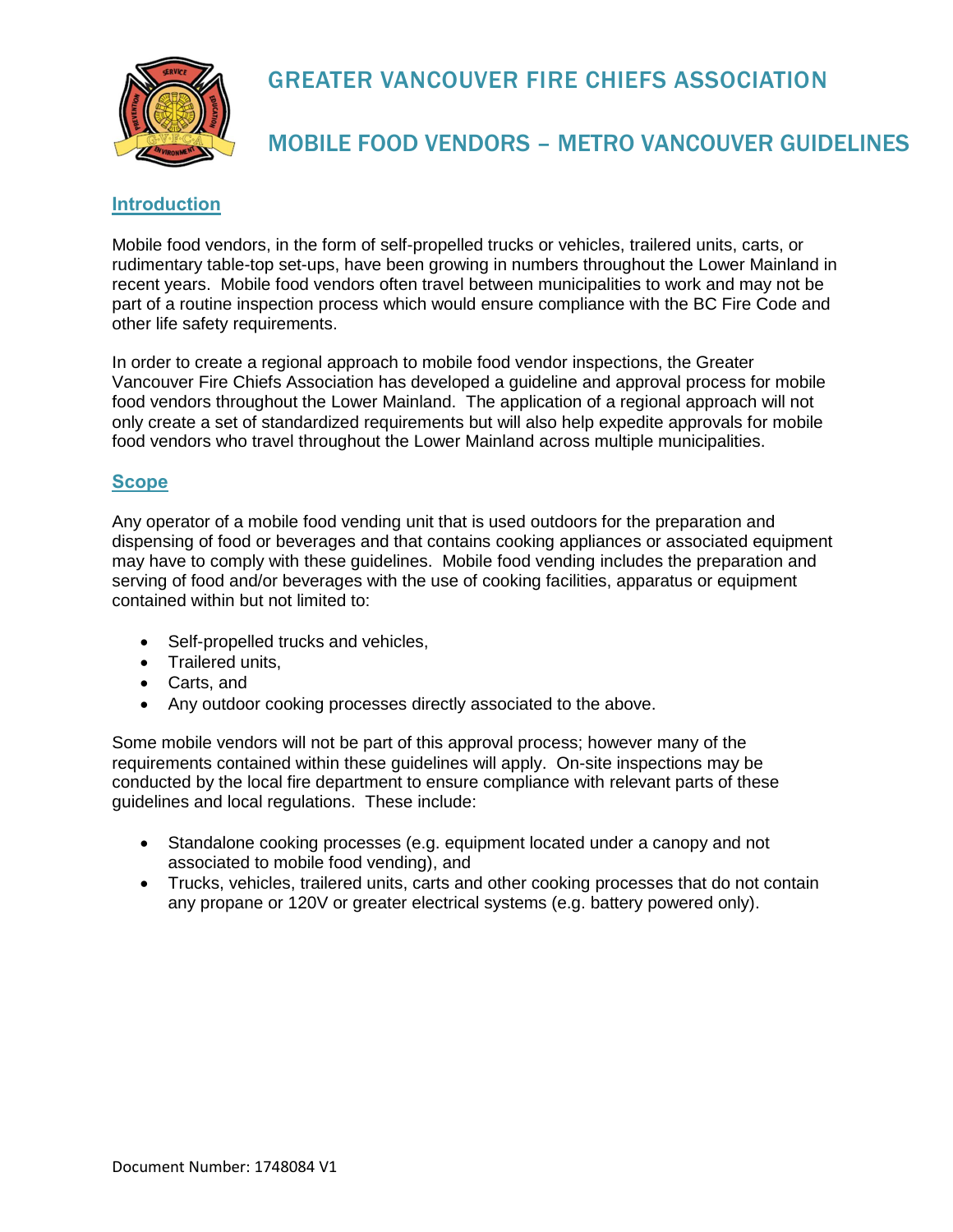# GREATER VANCOUVER FIRE CHIEFS ASSOCIATION



### MOBILE FOOD VENDORS – METRO VANCOUVER GUIDELINES

### **Process**

In order to obtain the proper approval to operate under these guidelines, operators are required to:

- Review these guidelines and ensure that all requirements are met,
- Make an application for a business licence (if required) in the municipality in which they plan to operate,
- Make arrangements for an inspection with a local participating Fire Department (see below)
- Once your vehicle has been inspected and a Lower Mainland Food Vendor Sticker applied, you are able to operate in a participating Municipality subject to Business License approval and compliance with all local site specific requirements. (see below)
- Keep a copy of the checklist as provided by the inspecting fire department in the vehicle at all times.

### **Site Specific Requirements**

Approved operators will still be required to comply with the local authority having jurisdiction (Fire Department) in relation to site specific requirements such as:

- Distances from buildings and fire hydrants,
- Vehicle spacing,
- Fuel storage and use,
- Etc.

Please contact the local Fire Department in the jurisdiction where you will be operating to discuss their requirements or with any questions.

#### **Participating Municipalities**

| City of Port Moody                | <b>City of North Vancouver</b>          |
|-----------------------------------|-----------------------------------------|
| City of Surrey                    | <b>City of New Westminster</b>          |
| City of Chilliwack                | Township of Langley                     |
| City of Pitt Meadows              | City of Delta                           |
| City of Coquitlam                 | <b>Squamish Fire Rescue</b>             |
| <b>West Vancouver Fire Rescue</b> | District of North Vancouver Fire Rescue |
| City of Port Coquitlam            | City of Burnaby                         |